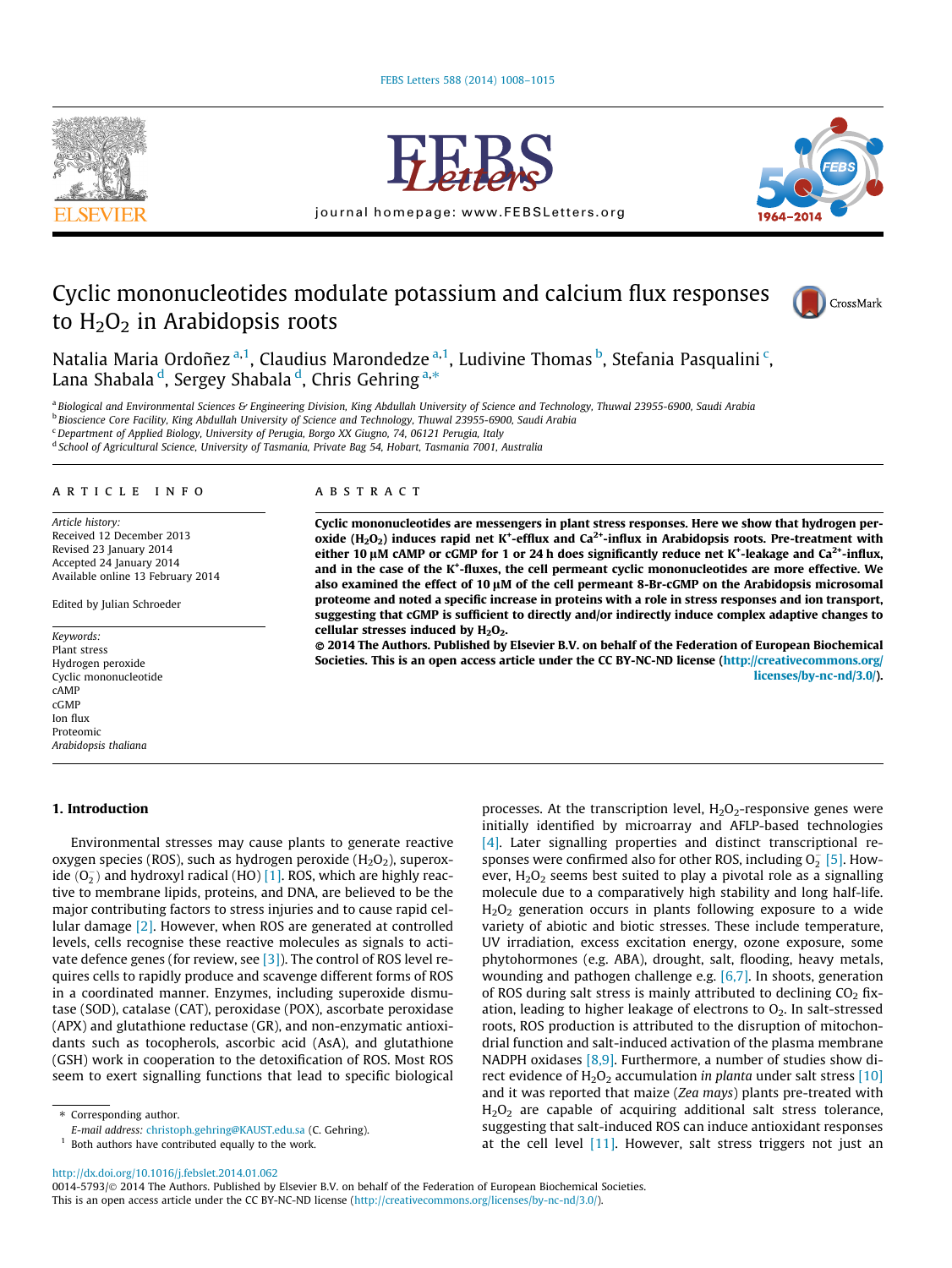oxidative burst but also an osmotic stress and an ion imbalance [\[12\].](#page-6-0) Na<sup>+</sup>-influx into the cell results in a dramatic membrane depolarization, resulting in substantial loss of cytosolic  $K^+$  [\[13\]](#page-6-0). Because  $K^+$  is critical for the activity of many enzymes as well as cellular osmotic adjustment, a lack of  $K^+$  can cause severe metabolic disorders [\[12\]](#page-6-0) as well as trigger programmed cell death in salt-stressed tissues  $[14,15]$ . It has been shown that in plants  $K^+$  is transported across the plasma membrane in and out of the roots through potassium channels or transporters [\[13\].](#page-6-0) The inward-rectifying K<sup>+</sup>-channels (KIRs) mediate K<sup>+</sup>-uptake, while the outward-rectify-ing K<sup>+</sup>-channels (KORs) mediate K<sup>+</sup>-release [\[16\]](#page-6-0). In addition, nonselective cation channels (NSCCs), the major system for Na<sup>+</sup> entry, are also involved in K<sup>+</sup>-efflux and these channels have an important role in salt resistance in plants [\[13\]](#page-6-0). Constitutive NSCCs can be subdivided according to their voltage dependence [\[17\].](#page-6-0) In addition it has been demonstrated that ROS activated NSCCs are involved in HR response and in elongation/expansion of plant cells [\[18\],](#page-6-0) and cyclic nucleotide-gated channels (CNGCs), which play a role in plant pathogen interaction in shoots [\[19\]](#page-6-0) and in roots for non-selective cation uptake  $[20]$ . Given that  $H_2O_2$   $[10]$  and cGMP [\[21,22\]](#page-6-0) are components of stress responses in general and the response to NaCl and drought stress in particular, we have undertaken, firstly, to study  $H_2O_2$ -dependent ion fluxes in Arabidopsis thaliana roots and determine whether cyclic nucleotides, and especially cGMP, may affect net  $K^+$ - and Ca<sup>2+</sup>-fluxes. Secondly, we investigated if cGMP induces changes at the proteome level with a view to gain further insight into the possible physiological implications for cyclic nucleotide-dependent changes in ion fluxes.

# 2. Materials and methods

#### 2.1. Plant material and growth conditions

A. thaliana, ecotype Col-0, seeds were sterilized and distributed over Petri dishes containing sterile Murashige and Skoog (MS) medium, pH 6.2. The plates were place at  $4^{\circ}$ C for 2 days for seed stratification. Afterwards, they were placed into a growth room and positioned vertically to allow roots to grow outside of the medium. Six day old seedlings were transferred into  $55 \times 15$  mm Petri dishes so their roots were immersed in a shallow layer of the Basic Salt Medium (BSM) solution (0.1 mM KCl; 0.2 mM CaCl<sub>2</sub>; pH 6.0 adjusted with Tris base and 2-(N-morpholino) ethanesulfonic acid (MES) buffer). For pre-treatment with cyclic nucleotides, appropriate chemical (adenosine 3'5'-cyclic monophosphate sodium salt monohydrate (cAMP; 10 µM); guanosine 3'5'-cyclic monophosphate sodium salt (cGMP;  $10 \mu$ M); or the cell permeant analogues 8-Br-cAMP (10  $\mu$ M) and 8-Br-cGMP (10  $\mu$ M)) was added to the Petri dish for either 1 or 24 h.

# 2.2. Non-invasive microelectrode ion flux measurements

Net fluxes of  $K^+$  and  $Ca^{2+}$  were measured using non-invasive microelectrode ion flux (the MIFE) measuring system (ROCU, University of Tasmania) and are detailed elsewhere [\[23\]](#page-6-0) as well as in the Supplementary file 1.

# 2.3. A. thaliana cell suspension culture and microsomal protein extraction

Cells derived from roots of A. thaliana (ecotype Columbia 0) and grown in 100 mL of Gamborg's B5 basal salt mixture (Sigma–Aldrich) with 2,4-dichlorophenoxyacetic acid  $(2,4-D; 1$  mg mL<sup>-1</sup>) and kinetin  $(0.05 \,\mu g \,\text{mL}^{-1})$  in 250 mL sterile flask. Cells were grown in a growth chamber (Innova® 43, New Brunswick Scientific Co., NJ) with shaking at 120 rpm, and subcultured every 10 days. Light condition and cyclic nucleotide treatments and cell harvesting are further detailed in Supplementary file 1.

# 2.4. One-dimensional gel electrophoresis (1-DE) and in-gel trypsin digestion

Approximately  $15 \mu g$  of the microsomal protein extract was reduced in  $2 \times$  SDS reducing buffer and electrophoresed in 12% one-dimensional (1D) gel electrophoresis at 150 V for 30 min. Gel staining, protein band section and in gel trypsin digestion are detailed in the Supplementary file 1.

# 2.5. Protein identification by LTQ-Orbitrap and functional analysis

Digested peptides were resuspended in 5% (v/v) ACN and 0.1%  $(v/v)$  formic acid (FA), and analysed with an LTQ Orbitrap mass spectrometer (Thermo-Scientific, Bremen, Germany) coupled to a nanoLC (Thermo-Scientific). Spectra were submitted to a local MASCOT (Matrix Science, London, UK) server and searched against A. thaliana in the TAIR database (release 10), with a precursor mass tolerance of 10 ppm, a fragment ion mass tolerance of  $\pm 0.5$  Da, strict trypsin specificity allowing up to one missed cleavage, carbamidomethyl modification on cysteine as a fixed modification and methionine oxidation as a variable modification. Protein identification and data analysis methods are detailed in the Supplementary file 1.

# 2.6. Statistical analysis

All results are presented as mean  $\pm$  S.E. (*n* = sample size). Data were analysed with SPSS 16.0 for Windows (SPSS Inc., Chicago, IL, USA). Significant differences (at  $P < 0.05$ ) between treatments were determined by one-way ANOVA based on Duncan's multiple range test and denoted by different lower case letters.

#### 3. Results and discussion

Application of  $H_2O_2$  to Arabidopsis roots induces a rapid and massive K<sup>+</sup>-efflux. Just 1 h of treatment in either 10  $\mu$ M of cell the permeant cyclic nucleotide (CN) analogue 8-Br-cAMP or 8-BrcGMP was effective in significantly ( $P < 0.05$ ) reducing the extent of this  $H_2O_2$ -induced K<sup>+</sup>-leak [\(Fig. 1A](#page-2-0)). CN-treated roots lose >2fold less  $K^+$  compared to non-treated controls [\(Fig. 1](#page-2-0)B). No statistically significant ( $P < 0.05$ ) differences between the Br-cAMP and Br-cGMP nucleotides were noted [\(Fig. 1](#page-2-0)). In the 1 h pre-treatment, membrane-permeable analogues were more efficient in preventing the K<sup>+</sup>-efflux (significant at  $P < 0.05$ ; [Fig. 2A](#page-2-0)). Increasing the root pre-treatment with cyclic nucleotides from 1 to 24 h has further decreased the magnitude of  $H_2O_2$ -induced K<sup>+</sup>-efflux [\(Fig. 2](#page-2-0)B); effect of timing was significant according to Duncan's multiple range test (data not shown). No significant (P < 0.05) difference between permeant and non-permeant analogues was found in this case ([Fig. 2](#page-2-0)B); however, each CN has significantly ( $P < 0.05$ ) reduced the magnitude of  $H_2O_2$ -induced K<sup>+</sup>-loss compared with non-treated controls [\(Fig. 2B](#page-2-0)). Consistent with the notion that salinity stress results in a rapid elevation of  $H_2O_2$  level in root tissues [\[8,9\],](#page-6-0) root pre-treatment with CN reduced NaCl-dependent K<sup>+</sup>-efflux (Supplementary file 2).

 $H<sub>2</sub>O<sub>2</sub>$  application caused a rapid onset of transient Ca<sup>2+</sup>-influx ([Fig. 3A](#page-3-0)–C). One hour pre-treatment with the cell permeant cyclic nucleotides, 8-Br-cAMP and 8-Br-cGMP, were similarly efficient in reducing both the magnitude of the peak  $H_2O_2$ -induced Ca<sup>2+</sup>-influx  $(\sim$ 3-fold difference compared with non-treated controls; [Fig. 3D](#page-3-0); significant at  $P < 0.05$ ). As a result, CN-treated roots accumulated 2 to 3-fold less  $Ca^{2+}$  over the first 15 min after stress onset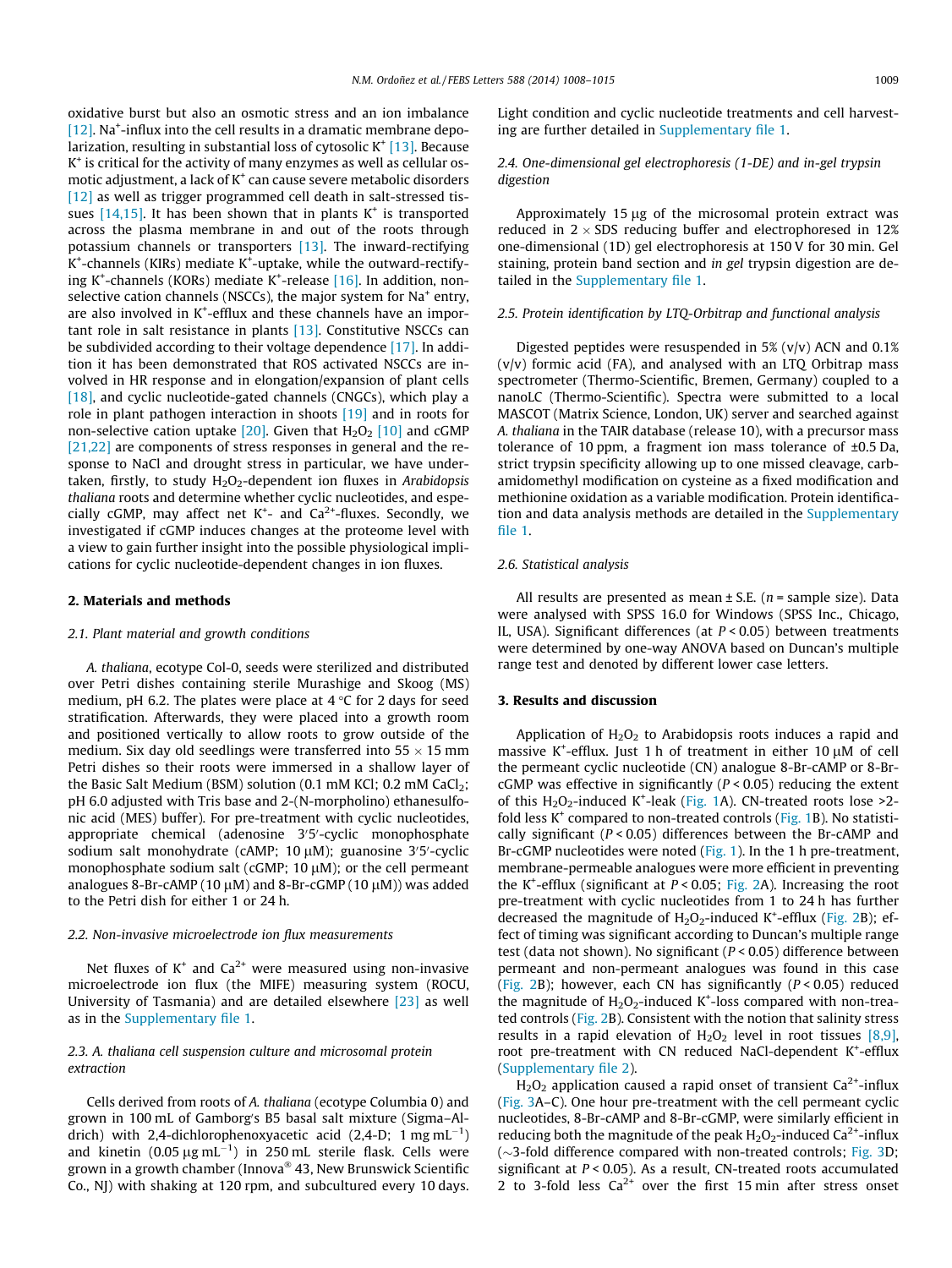<span id="page-2-0"></span>

Fig. 1. Net K\*-fluxes in Arabidopsis roots in response to 10 mM H<sub>2</sub>O<sub>2</sub>. (A) Transient K\*-flux responses for control (untreated roots) and roots pretreated for 1 h with 10 µM of either 8-Br-cGMP or 8-Br-cAMP. (B) Total amount of K\* (in µmol m<sup>-2</sup>) lost from roots within 30 min of H2O2 stress onset. (C) Steady-state K\*-fluxes at the end of H2O2induced transient in control and 8-Br-cGMP or 8-Br-cAMP- pretreated roots. Data are mean ± S.E. (n = 5, 6 individual roots). For all MIFE measurements the sign convention is "efflux negative". Different lower case letters indicate a significant difference between treatments at  $P < 0.05$  (Duncan's multiple range test).



Fig. 2. Summary of effects of 1 h (A) and 24 h (B) cyclic nucleotide pre-treatment on  $H_2O_2$ -dependent net K\*-leak from Arabidopsis roots. Data are mean ± S.E. (n = 5–7 individual roots). Different lower case letters indicate a significant difference between treatments within the same time of exposure range at P < 0.05 (Duncan's multiple range test).

([Fig. 3](#page-3-0)E; significant at  $P < 0.05$ ). The effect on Ca<sup>2+</sup>-influx was also observed after treatment with cAMP and cGMP (Supplementary file 2).

To shed light on the cellular responses that may be involved in reducing the  $H_2O_2$ -induced K<sup>+</sup>- and Ca<sup>2+</sup>-net fluxes, a proteomics analysis was undertaken. Microsomal proteins were extracted from Arabidopsis cell suspension cultures pre-treated with 10  $\mu$ M of 8-Br-cGMP for 1 h, fractionated by 1D gel electrophoresis, trypsin digested and analysed by tandem mass spectrometry. Data was processed with Mascot and Scaffold for identification and label free quantitation, respectively. A total of 939 proteins from microsomal enriched fractions were identified and 93 of these showed significant differential expression between the control and treatment. Of the latter, 46 proteins were up-regulated ([Table 1\)](#page-4-0) and 47 down-regulated [\(Table 2\)](#page-5-0).

The most up-regulated proteins included insulinase (AT1G51980; fold change (FC) 2.8), aconitase (AT2G05710; FC 2.7), aldolase (AT3G52930; FC 2.6) and voltage dependent anion channel (VDAC) 3 (AT5G15090; FC 2.5). Insulinase is a membrane protein involved in ATP and metal ion binding, glycolysis and proteolysis induced in response to salt stress and cadmium ion. It is also localized in the mitochondrial respiratory chain complex III,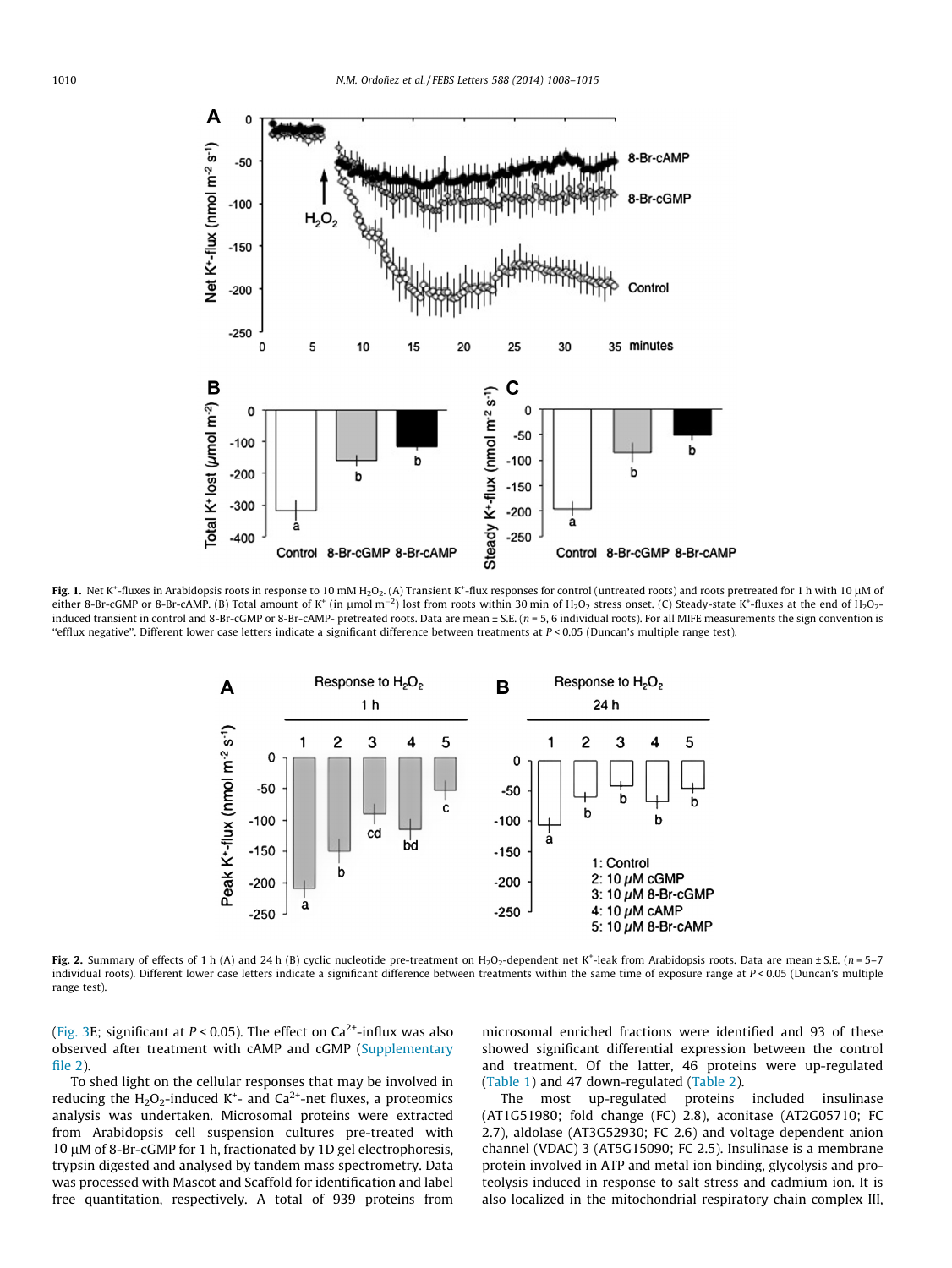<span id="page-3-0"></span>

Fig. 3. Net Ca<sup>2+</sup>-fluxes in Arabidopsis roots in response to 10 mM H<sub>2</sub>O<sub>2</sub>. (A–C) Transient Ca<sup>2+</sup>-uptake in control (untreated roots), and roots pretreated for 1 h with 10 µM of either 8-Br-cGMP or cAMP, respectively. (D) Peak Ca<sup>2+</sup>-influx (nmol m $^{-2}$  s $^{-1}$ ) in CN-treated roots as compared with untreated controls. (E) Total amount of Ca<sup>2+</sup> (in µmol m $^{-2}$ ) taken by Arabidopsis roots within the first 15 min of H<sub>2</sub>O<sub>2</sub> stress onset. Data are mean  $\pm$  S.E. (n = 5, 6 individual roots). Different lower case letters indicate a significant difference between treatments at  $P < 0.05$  (Duncan's multiple range test).

mitochondrion and vacuolar membranes. Aconitase, an enzyme that catalyses the conversion of citrate to isocitrate, is known to affect superoxide dismutase CSD2 transcription and has been implicated in response to salt stress and regulating resistance to oxidative stress and cell death in Arabidopsis and Nicotiana benthamiana [\[24\]](#page-6-0). Aldolase superfamily protein has been shown to be involved in glycolysis and response to cadmium ion [\[24\].](#page-6-0)

Three VDACs 1, 2 and 3 (AT3G01280, AT5G67500 and AT5G15090, respectively) were detected as up-regulated. VDACs are localized in the outer mitochondrial membrane and involved in metabolite exchange between the cytosol and organelle i.e. regulation of anion transport [\[25\],](#page-6-0) whereas VDAC 3 may also play a role in the defense against bacterial pathogens. Also up-regulated, albeit to a smaller extent, were proteins associated to H<sup>+</sup>-ATPase activity (AT3G28710 – FC 1.9; AT4G30190 – FC 1.8) suggesting possible control over cell energy balance and membrane potential maintenance.

The most highly down-regulated proteins included coatomer subunit (AT2G21390; FC 0.3), ribosomal protein L6 (AT1G33120; FC 0.4), N-terminal nucleophile aminohydrolase (AT4G31300; FC 0.4), phosphate transporter 3.1 (AT5G14040; FC 0.4) and peroxidase (AT5G17820; FC 0.4). Coatomer is involved in intracellular protein transport and ER to Golgi vesicle-mediated transport [\[26\],](#page-6-0) while the N-terminal nucleophile aminohydrolase is involved in proteolysis and response to stress. It encodes 20S proteasome subunit PBA1, which acts as a plant caspase-3-like enzyme. Phosphate transporter 3.1 encodes a mitochondrial phosphate transporter, and it modulates plant responses to salt stress [\[25\].](#page-6-0) Peroxidase superfamily protein is involved in oxidation–reduction process as well as response to oxidative stress.

A gene ontology (GO) analysis on the 46 up-regulated proteins revealed significant enrichments in ''molecular functions'', ''biological processes'' and ''metabolic pathways'' categories. In the ''molecular function'' classification, the most enriched categories included molecules that are structural constituent of the ribosome, molecules with ion trans-membrane transporter activity, GTP binding proteins, molecules with guanyl nucleotide-binding and ATPase activity (Supplementary file 3). Proteins that respond to cadmium ions, osmotic/salt stress and temperature stimulus, and ion transport were the most enriched ''biological processes'' (Supplementary file 3). The 47 down-regulated proteins were also classified into three ''molecular functions'' and 10 ''biological processes''. The structural constituent of the ribosome was the most enriched ''molecular function'', while responses to cadmium ion, osmotic/salt stress, modification-dependent protein catabolism and proteolysis formed the top five ''biological processes'' (Supplementary file 3). The cGMP-dependent microsomal proteome revealed that cGMP might play an important role in the regulation of ribosomal structural activity and ion transmembrane transporter activity, in addition to stress responses.

A ''metabolic pathway'' analysis was performed using the Kyoto encyclopedia of genes and genomes (KEGG), a reference base for functional annotation linking interaction networks of biological systems [\[27,28\].](#page-6-0) In the ''metabolic pathway'' analysis, the most enriched KEGG pathways in the up-regulated proteins included the ribosome pathway involved in translation (19 proteins; ath03010), followed by oxidative phosphorylation (nine proteins; ath00190), making them the most extensive cGMP-dependent interaction networks. With regards to the down-regulated proteins, the most enriched pathways included ribosome pathway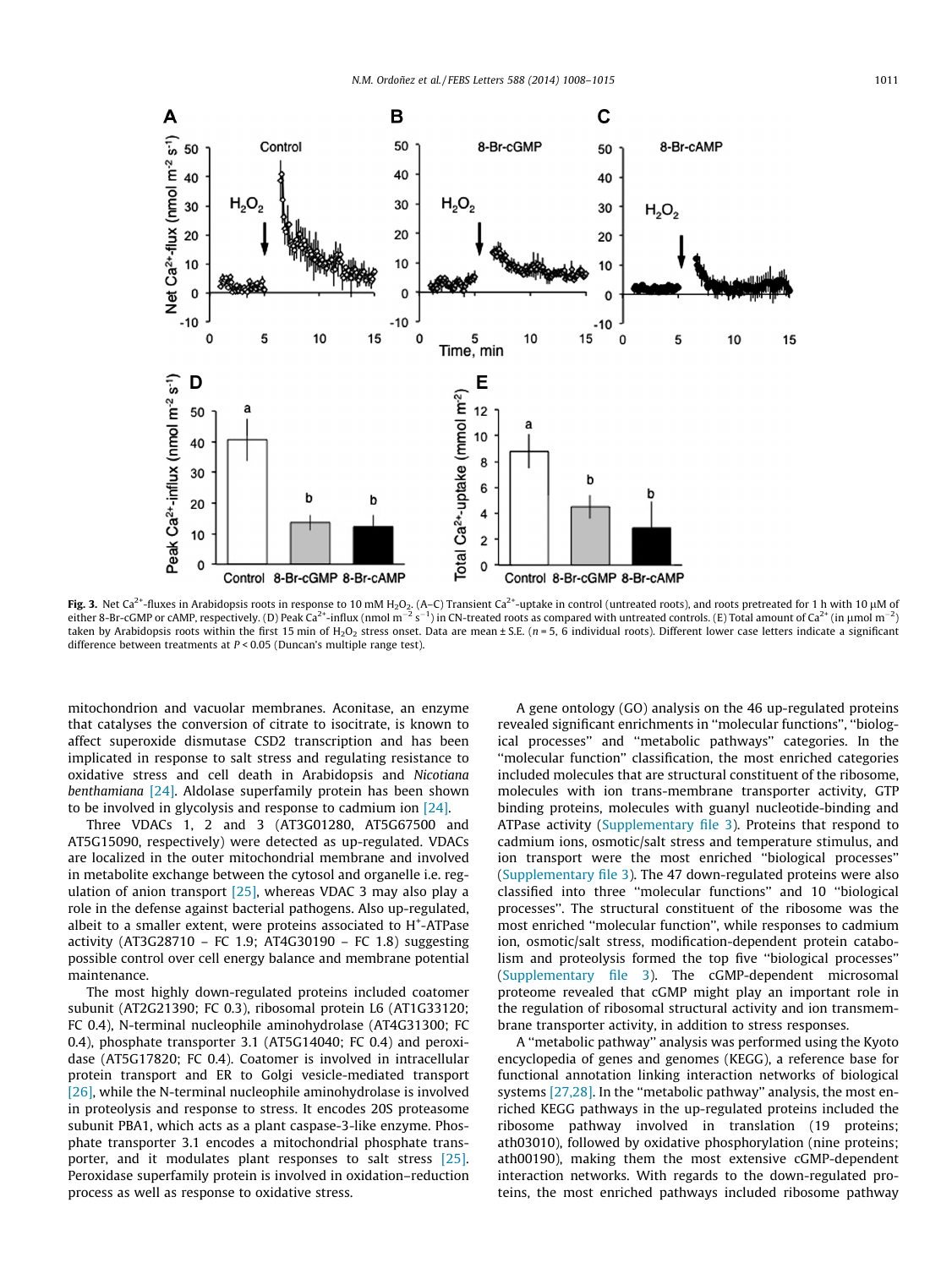#### <span id="page-4-0"></span>Table 1

cGMP-responsive up-regulated microsomal proteins.

| Accession No. | Protein description                         | Fold change    | GO enrichment               |
|---------------|---------------------------------------------|----------------|-----------------------------|
| AT1G51980     | Insulinase (Peptidase family M16) protein   | 2.8            | OiM, RtOS                   |
| AT2G05710     | Aconitase 3                                 | 2.7            | RCi, RtOS, CW               |
| AT3G52930     | Aldolase superfamily protein                | 2.6            | RCi, RtOS, CW               |
| AT5G15090     | Voltage dependent anion channel 3           | 2.5            | IT, OM, RBS                 |
| AT3G27240     | Cytochrome C1 family                        | 2.4            | OP, OiM                     |
| AT4G02520     | Glutathione S-transferase PHI 2             | 2.4            | RCi, RtOS, RTS, RBS, M      |
| AT1G04820     | Tubulin alpha-4 chain                       | 2.3            | RCi, RtOS, CW               |
| AT1G77120     | Alcohol dehydrogenase 1                     | 2.3            | RCi, RtOS, PM               |
| AT2G36530     | Enolase                                     | 2.3            | RCi, RtOS, RTS, M           |
| AT1G64520     | Regulatory particle non-ATPase 12A          | 2.2            | RTS, RBS, M*                |
| AT2G33040     | ATP3 $\gamma$ subunit of Mt ATP synthase    | 2.2            | IT, OP, OiM                 |
| AT4G13010     | Oxidoreductase, zn-binding dehydrogenase    | 2.1            | OiM                         |
| AT4G20890     | Tubulin beta-9 chain                        | 2.1            | RCi, Vac M, PM              |
| AT4G37910     | Mitochondrial heat shock protein 70-1       | 2.1            | RCi, RtOS, CW               |
| AT5G40810     | Cytochrome C1 family                        | 2.1            | OiM                         |
| AT3G14990     | Glutamine amidotransferase-like protein     | $\overline{2}$ | RCi, PM, Vac                |
| AT1G53240     | Lactate/malate dehydrogenase family protein | 1.9            | RCi, RtOS, RTS, RBS, CW     |
| AT1G55490     | Chaperonin 60 beta                          | 1.9            | RTS, RBS, M                 |
| AT2G42210     | Mitochondrial import translocase            | 1.9            | OiM                         |
| AT3G02360     | 6-Phosphogluconate dehydrogenase protein    | 1.9            | RtOS, M                     |
| AT3G08580     | ADP/ATP carrier 1                           | 1.9            | OiM                         |
| AT3G28710     | ATPase, V0/A0 complex, subunit C/D          | 1.9            | IT, OP, PM                  |
| AT3G46430     | Unknown protein                             | 1.9            | OiM                         |
| AT4G32470     | Cytochrome b ubiquinol oxidase              | 1.9            | mATPet, OP, OiM             |
| AT5G16050     | General regulatory factor 5                 | 1.9            | RCi, CW                     |
| AT5G62690     | Tubulin beta chain 2                        | 1.9            | RCi, RtOS, CW               |
| AT5G66760     | Succinate dehydrogenase 1-1                 | 1.9            | mATPet, OP, OiM             |
| AT5G67500     | Voltage dependent anion channel 2           | 1.9            | IT, OM, RBS                 |
| AT1G20620     | Catalase 3                                  | 1.8            | RCi, RTS, CW                |
| AT2G39460     | Ribosomal protein L23AA                     | 1.8            | RTS, CW                     |
| AT4G24190     | Chaperone protein htpG family protein       | 1.8            | RCi, RtOS, RTS, M, ER       |
| AT4G30190     | H <sup>+</sup> -ATPase 2                    | 1.8            | IT, OP, OiM                 |
| AT5G40770     | Prohibitin 3                                | 1.8            | RtOS, M                     |
| AT1G07920     | GTP-binding Elongation factor Tu protein    | 1.7            | RCi, M, Vac                 |
| AT3G42050     | Vacuolar ATP synthase subunit H protein     | 1.7            | IT, OP, RBS, Vac M, PM      |
| AT4G34200     | D-3-phosphoglycerate dehydrogenase          | 1.7            | IT, M                       |
| AT5G15650     | Reversibly glycosylated polypeptide 2       | 1.7            | RCi, RtOS, CW               |
| AT3G16450     | Mannose-binding lectin superfamily protein  | 1.6            | RTS, OM                     |
| AT3G23990     | Heat shock protein 60                       | 1.6            | RCi, RTS, Vac M             |
| AT4G11150     | Vacuolar ATP synthase subunit E1            | 1.6            | IT, OP, OiM, RtOS, RTS, RBS |
| AT5G08670     | ATP synthase alpha/beta family protein      | 1.6            | IT, OiM                     |
| AT5G35530     | Ribosomal protein S3 family protein         | 1.6            | RtOS, M                     |
| AT3G01280     | Voltage-dependent anion channel 1           | 1.5            | IT, OM, RBS                 |
| AT3G15950     | DNA topoisomerase-related                   | 1.5            | RtOS, M                     |
| AT3G52990     | Pyruvate kinase family protein              | 1.5            | RCi, M                      |
| AT5G13450     | Delta subunit of Mt ATP synthase            | 1.5            | IT, OiM                     |

CW-cell wall, ER-endoplasmic reticulum, IT-ion transport, mATPet-mitochondrion ATP synthase coupled electron transport, M-membrane (based on TAIR annotation), M⁄-proteosome and chloroplast envelope, OiM-organelle inner membrane, OM-outer membrane, OP-oxidative phosphorylation, PM- plasma membrane, RTS-response to temperature stimulus, RBS-response to biotic stimulus, RCi-response to cadmium ion, RtOS-response to osmotic/salt stress, Vac-vacuole.

(nine proteins) and biosynthesis of phenylpropanoids (seven proteins; ath01061). The KEGG analysis indicated that many of the differentially expressed microsomal proteins play a role in modulating the level of translation and oxidative phosphorylation networks. The cGMP-dependent increase in oxidative phosphorylation associated proteins as well as proteins with a role in abiotic stress responses is consistent with findings in animal systems that showed that cGMP-dependent stress responses are linked to increases in energy demand [\[29,30\].](#page-6-0)

Cyclic nucleotides and notably, cGMP and cAMP are increasingly becoming recognized as important second messengers in higher plants. Cyclic nucleotide-dependent signalling is often linked to transient increases in cytosolic  $Ca<sup>2+</sup>$ , and it is likely that the cooperation of both messengers is important in modulating abiotic stress [\[22\]](#page-6-0) and biotic stress responses e.g. [\[31,32\].](#page-6-0) Cooperation between these second messengers is further supported by the fact that Cyclic Nucleotide Gated Channels (CNGCs) harbour a calmodulin-binding site in their C-terminal cytosolic domain [\[33\].](#page-6-0) Furthermore, cGMP has also been shown to cause a time-dependent increase in the content of oxidised methionine residues in a group of proteins functionally enriched for stress responses, suggesting that this cGMP-dependent post-translational modification may act as a cellular signal [\[34\]](#page-6-0) that induce a cellular defence response.

Activation of  $Ca<sup>2+</sup>$ -permeable channels in the plasma membrane have been reported in several plant systems including guard cells [\[35\]](#page-6-0), and it was shown recently that AtCNGC5 and AtCNGC6 are unique  $cGMP$ -activated non-selective  $Ca<sup>2+</sup>$ -permeable cation channels in the plasma membrane of Arabidopsis guard cells [\[36\]](#page-6-0). Furthermore,  $Ca^{2+}$ -currents mediated by CNGC6 channels in Arabidopsis root epidermal protoplasts were activated by cytosolic cAMP [\[37\]](#page-6-0) under the heat treatment. Such a cAMP-dependent activation is not seen in our in planta studies [\(Fig. 3\)](#page-3-0). There are two possible explanations for this. Firstly, it could be that in our experiments, channels other than CNGC5 or CNGC6 may mediate  $H_2O_2$ -induced Ca<sup>2+</sup>-uptake. Indeed, it was shown recently that a ROS-regulated Ca<sup>2+</sup>-transport protein, Annexin 1 (AtANN1), can mediate  $H_2O_2$ -induced Ca<sup>2+</sup>-uptake in Arabidopsis roots and is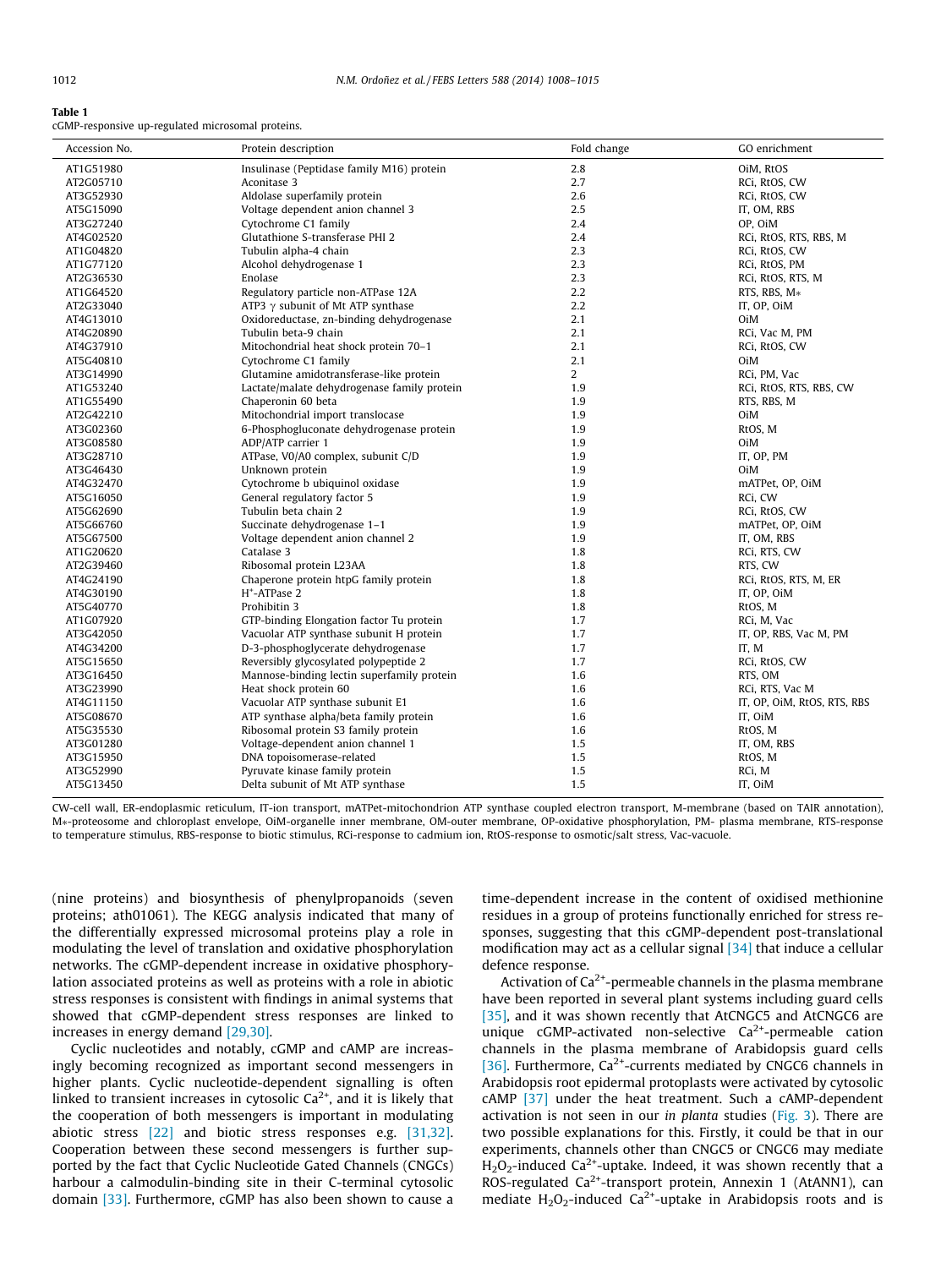#### <span id="page-5-0"></span>Table 2

cGMP-responsive down regulated microsomal proteins.

| 0.3<br>Coatomer subunit<br>VM<br>AT2G21390<br>Ribosomal protein L6 family<br>0.4<br>PM, Vac M<br>AT1G33120<br>N-terminal nucleophile aminohydrolases<br>0.4<br>AT4G31300<br>RtOS, Vac M<br>Phosphate transporter 3,1<br>0.4<br>CW<br>AT5G14040<br>Peroxidase superfamily protein<br>0.4<br><b>CW</b><br>AT5G17820<br>Regulatory particle triple-A ATPase 6A<br>0.4<br>AT5G19990<br>M<br>Gamma carbonic anhydrase 2<br>0.5<br>AT1G47260<br>RtOS, M<br>Regulatory particle triple-A 1A<br>0.5 |  |
|---------------------------------------------------------------------------------------------------------------------------------------------------------------------------------------------------------------------------------------------------------------------------------------------------------------------------------------------------------------------------------------------------------------------------------------------------------------------------------------------|--|
|                                                                                                                                                                                                                                                                                                                                                                                                                                                                                             |  |
|                                                                                                                                                                                                                                                                                                                                                                                                                                                                                             |  |
|                                                                                                                                                                                                                                                                                                                                                                                                                                                                                             |  |
|                                                                                                                                                                                                                                                                                                                                                                                                                                                                                             |  |
|                                                                                                                                                                                                                                                                                                                                                                                                                                                                                             |  |
|                                                                                                                                                                                                                                                                                                                                                                                                                                                                                             |  |
|                                                                                                                                                                                                                                                                                                                                                                                                                                                                                             |  |
| AT1G53750<br>PM                                                                                                                                                                                                                                                                                                                                                                                                                                                                             |  |
| Ribosomal protein L18e/L15 protein<br>0.5<br>M<br>AT1G70600                                                                                                                                                                                                                                                                                                                                                                                                                                 |  |
| AT2G21660<br>Cold, circadian rhythm & RNA binding 2<br>0.5<br>RCi, RtOS, M*                                                                                                                                                                                                                                                                                                                                                                                                                 |  |
| Peroxidase superfamily protein<br>0.5<br>AT2G22420<br>ExR                                                                                                                                                                                                                                                                                                                                                                                                                                   |  |
| Citrate synthase family protein<br>0.5<br>RCi, CW<br>AT2G44350                                                                                                                                                                                                                                                                                                                                                                                                                              |  |
| TCP-1/cpn60 chaperonin family protein<br>0.5<br>RCi, PM<br>AT3G02530                                                                                                                                                                                                                                                                                                                                                                                                                        |  |
| Heat shock protein 70<br>0.5<br>RCi, CW<br>AT3G09440                                                                                                                                                                                                                                                                                                                                                                                                                                        |  |
| Ribosomal protein L4/L1 family<br>0.5<br>CW<br>AT3G09630                                                                                                                                                                                                                                                                                                                                                                                                                                    |  |
| Cell division cycle 48<br>0.5<br>AT3G09840<br>RCi, CW                                                                                                                                                                                                                                                                                                                                                                                                                                       |  |
| Glycosyl hydrolases family 32 protein<br>0.5<br><b>CW</b><br>AT3G13790                                                                                                                                                                                                                                                                                                                                                                                                                      |  |
| 0.5<br>Serine hydroxymethyltransferase 4<br>RCi, PM<br>AT4G13930                                                                                                                                                                                                                                                                                                                                                                                                                            |  |
| Ribosomal protein L23/L15e protein<br>0.5<br>PM<br>AT4G16720                                                                                                                                                                                                                                                                                                                                                                                                                                |  |
| Ribosomal protein L4/L1 family<br>0.5<br>AT5G02870<br>M, Vac M                                                                                                                                                                                                                                                                                                                                                                                                                              |  |
| 0.5<br>RAS-related nuclear protein-1<br>RCi, RtOS, CW<br>AT5G20010                                                                                                                                                                                                                                                                                                                                                                                                                          |  |
| Peroxidase superfamily protein<br>0.5<br>CW<br>AT5G64100                                                                                                                                                                                                                                                                                                                                                                                                                                    |  |
| 0.6<br>Ribosomal protein L1p/L10e family<br>PM<br>AT1G08360                                                                                                                                                                                                                                                                                                                                                                                                                                 |  |
| PAM domain protein<br>0.6<br>AT1G20200<br>PM                                                                                                                                                                                                                                                                                                                                                                                                                                                |  |
| Glycosyl hydrolase superfamily protein<br>0.6<br>RtOS, M<br>AT1G66280                                                                                                                                                                                                                                                                                                                                                                                                                       |  |
| Peroxidase superfamily protein<br>0.6<br>CW<br>AT1G71695                                                                                                                                                                                                                                                                                                                                                                                                                                    |  |
| Vacuolar ATP synthase subunit A<br>0.6<br>AT1G78900<br>RtOS, CW                                                                                                                                                                                                                                                                                                                                                                                                                             |  |
| Glyceraldehyde-3-phosphate dehydr.<br>0.6<br>AT1G79530<br>M                                                                                                                                                                                                                                                                                                                                                                                                                                 |  |
| Ribosomal S17 family protein<br>0.6<br>PM<br>AT2G04390                                                                                                                                                                                                                                                                                                                                                                                                                                      |  |
| Protein of unknown function, DUF642<br>0.6<br>ExR<br>AT2G41810                                                                                                                                                                                                                                                                                                                                                                                                                              |  |
| 0.6<br>AT3G03960<br>TCP-1/cpn60 chaperonin family protein<br>M                                                                                                                                                                                                                                                                                                                                                                                                                              |  |
| Pathogenesis-related 4<br>0.6<br>RtOS, ExR<br>AT3G04720                                                                                                                                                                                                                                                                                                                                                                                                                                     |  |
| Ribosomal protein L13 family protein<br>AT3G07110<br>0.6<br>M                                                                                                                                                                                                                                                                                                                                                                                                                               |  |
| Auxin-responsive family protein<br>0.6<br>AT3G07390<br><b>PM</b>                                                                                                                                                                                                                                                                                                                                                                                                                            |  |
| Clathrin, heavy chain<br>0.6<br>VM<br>AT3G08530                                                                                                                                                                                                                                                                                                                                                                                                                                             |  |
| 0.6<br>VM<br>AT3G11130<br>Clathrin, heavy chain                                                                                                                                                                                                                                                                                                                                                                                                                                             |  |
| Eukaryotic translation IF factor 3G1<br>0.6<br><b>PM</b><br>AT3G11400                                                                                                                                                                                                                                                                                                                                                                                                                       |  |
| Ribosomal protein L18ae/LX protein<br>0.6<br>M<br>AT3G14600                                                                                                                                                                                                                                                                                                                                                                                                                                 |  |
| Sucrose synthase 4<br>0.6<br><b>PM</b><br>AT3G43190                                                                                                                                                                                                                                                                                                                                                                                                                                         |  |
| Metallopeptidase M24 family protein<br>0.6<br>AT3G51800<br>PM, Nuc                                                                                                                                                                                                                                                                                                                                                                                                                          |  |
| Eukaryotic aspartyl protease protein<br>0.6<br>AT3G54400<br>CW                                                                                                                                                                                                                                                                                                                                                                                                                              |  |
| 26S proteasome, regulatory subunit Rpn7<br>0.6<br>AT4G24820<br>М                                                                                                                                                                                                                                                                                                                                                                                                                            |  |
| Cold, circadian rhythm & RNA binding 1<br>0.6<br>RtOS, CW<br>AT4G39260                                                                                                                                                                                                                                                                                                                                                                                                                      |  |
| Heat shock cognate protein 70-1<br>0.6<br>AT5G02500<br>RCi, M, CW                                                                                                                                                                                                                                                                                                                                                                                                                           |  |
| AT5G20290<br>Ribosomal protein S8e family protein<br>0.6<br>CW                                                                                                                                                                                                                                                                                                                                                                                                                              |  |
| TRAF-like family protein<br>0.6<br><b>ExR</b><br>AT5G26260                                                                                                                                                                                                                                                                                                                                                                                                                                  |  |
| Fibrillarin 1<br>0.6<br>AT5G52470<br>M, Nuc                                                                                                                                                                                                                                                                                                                                                                                                                                                 |  |

CW-cell wall, ExR-extracellular region, M-membrane (based on TAIR annotation), M⁄-peroxisome, Nuc-Nucleus, PM- plasma membrane RCi-response to cadmium ion, RtOS-response to osmotic/salt stress, Vac-vacuole, VM-vesicle membrane.

responsible for the stress-induced elevation of cytosolic free Ca<sup>2+</sup> [\[38\].](#page-6-0) Secondly, it is conceivable that effects of CNs on CNGC activity in planta may be indirect and mediated by messengers absent in patch-clamp experiments.

Since the treatment of roots with  $H_2O_2$  has induced massive K<sup>+</sup>efflux that is reduced by cyclic nucleotides, we propose that the CNGC are at least in parts responsible for the flux. This hypothesis is supported by several findings. Firstly, CNGCs are gated by cyclic nucleotides on the cytosolic side that harbours the cyclic nucleotide-binding site. This would also explain why the cell permeant analogue is more effective at preventing K<sup>+</sup>-loss. Secondly, CNGCs belong to the group of non-selective cation channels (NSCC) and, as such, are permeable to both  $K^+$  and  $Ca^{2+}$  therefore accounting for the modulation of the  $Ca^{2+}$ -flux by the cyclic nucleotide pretreatment. Importantly, the role of CNGC in plant adaptive responses to salt stress was clearly demonstrated (e.g. CNGC10; [\[39,40\]](#page-6-0)). Thirdly, patch-clamp experiments have suggested that some NSCC channels may indeed be activated by either  $H_2O_2$ [\[41\]](#page-7-0) or hydroxyl radicals [\[42\]](#page-7-0). However, the molecular identity of

these channels remains to be discovered, and it remains to be answered of whether the observed  $H_2O_2$ -induced changes in  $K^+$ - and  $Ca<sup>2+</sup>$ -fluxes are mediated by the same specific CNGC, or by different channels from this group. A further possibility is that observed effects of CN on net K<sup>+</sup>-fluxes in CN-pre-treated roots may be indirect and mediated by the voltage-gated  $K^+$ -selective (e.g. GORK; [\[13\]\)](#page-6-0) channels. Indeed, the observed  $1.8-1.9$  increase in amount of  $H^+$ -ATPase or its subunits may be indicative of CN activation of this electrogenic transport system. This hypothesis should be tested in direct experiments including net H<sup>+</sup>-flux and membrane potential measurements, as well as biochemical assays of H<sup>+</sup>-ATPase transport activity.

Given that cyclic nucleotide pre-treatment does markedly change the proteome, we were interested to learn if the changes in proteomic signature can shed some light on the systems response that in turn can explain the protective effect of the treatment. The two most noteworthy characteristics of the proteomics response induced within 1 h post-cyclic nucleotide treatment were, firstly, the up-regulation of proteins involved in abiotic stress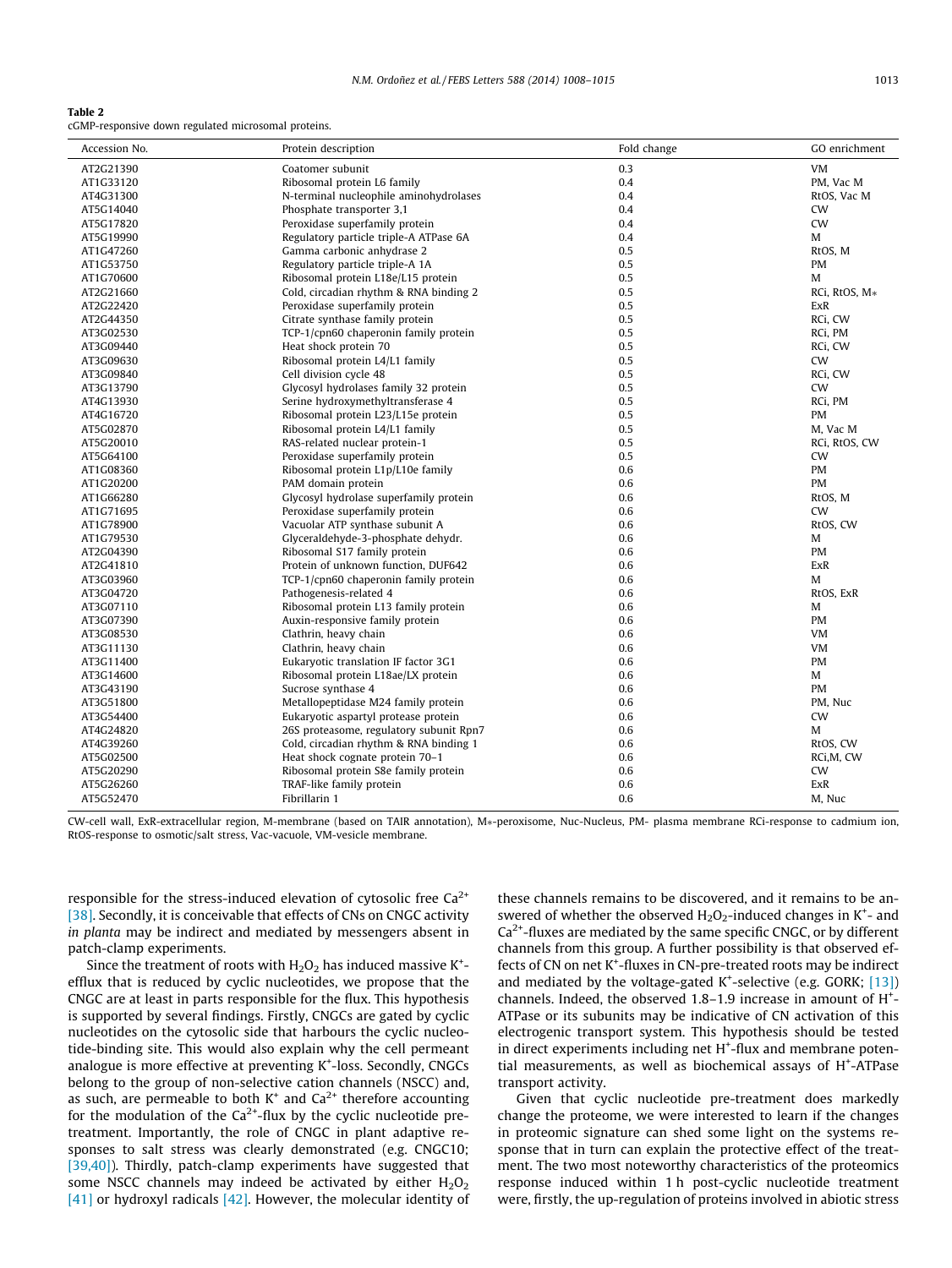<span id="page-6-0"></span>responses and secondly proteins with a direct or indirect role in ion transport. These would suggest that cyclic nucleotides act as messengers that are sufficient to trigger an abiotic defense response that in turn has a marked effect on  $H_2O_2$ -dependent ion fluxes. The cyclic nucleotide-dependent accumulation of proteins involved in ion transport are consistent with changes in  $H_2O_2$ -dependent ion flux signatures and also with specific cGMP-dependent transcript accumulation of genes that encode monovalent cation transporters such as non-selective ion channels and cation:proton antiporters  $[43]$ . However, it also appears that cGMP is sufficient to directly and/or indirectly induce a highly selective change in the proteome showing that it does induce many proteins, some that are directly involved in ion transport and others annotated as having a role in metabolism and abiotic stress responses. It is conceivable that cGMP does so indirectly by activating via CNGCs that in turn increase cytosolic  $Ca^{2+}$  that then acts as a second messenger in downstream signaling. The changes in the cGMP-dependent proteome that result in changed  $H_2O_2$ -dependent ion fluxes are indication of the complex mechanisms that govern ion transport and ion homeostasis at the systems level.

#### Acknowledgments

We wish to thank Madhava Yada from the Bioscience Core Laboratory, King Abdullah University of Science and Technology, for providing technical support. Sergey Shabala acknowledges the financial support from the Australian Research Council. Mr. Honghong Wu is acknowledged for his assistance with data statistical analysis.

### Appendix A. Supplementary data

Supplementary data associated with this article can be found, in the online version, at [http://dx.doi.org/10.1016/j.febslet.2014.01.](http://dx.doi.org/10.1016/j.febslet.2014.01.062) [062.](http://dx.doi.org/10.1016/j.febslet.2014.01.062)

# References

- [1] [Bolwell, G.P. \(1999\) Role of active oxygen species and NO in plant defence](http://refhub.elsevier.com/S0014-5793(14)00105-7/h0005) [responses. Curr. Opin. Plant Biol. 2, 287–294](http://refhub.elsevier.com/S0014-5793(14)00105-7/h0005).
- [2] [Prasad, T.K., Anderson, M.D., Martin, B.A. and Stewart, C.R. \(1994\) Evidence for](http://refhub.elsevier.com/S0014-5793(14)00105-7/h0010) [chilling-induced oxidative stress in maize seedlings and a regulatory role for](http://refhub.elsevier.com/S0014-5793(14)00105-7/h0010) [hydrogen peroxide. Plant Cell 6, 65–74](http://refhub.elsevier.com/S0014-5793(14)00105-7/h0010).
- [3] [Mittler, R. et al. \(2011\) ROS signaling: the new wave? Trends Plant Sci. 16,](http://refhub.elsevier.com/S0014-5793(14)00105-7/h0015) [300–309](http://refhub.elsevier.com/S0014-5793(14)00105-7/h0015).
- [4] [Sarry, J.E. et al. \(2006\) The early responses of](http://refhub.elsevier.com/S0014-5793(14)00105-7/h0020) Arabidopsis thaliana cells to [cadmium exposure explored by protein and metabolite profiling analyses.](http://refhub.elsevier.com/S0014-5793(14)00105-7/h0020) [Proteomics 6, 2180–2198](http://refhub.elsevier.com/S0014-5793(14)00105-7/h0020).
- [5] [Vranova, E., Atichartpongkul, S., Villarroel, R., Van Montagu, M., Inze, D. and](http://refhub.elsevier.com/S0014-5793(14)00105-7/h0025) [Van Camp, W. \(2002\) Comprehensive analysis of gene expression in](http://refhub.elsevier.com/S0014-5793(14)00105-7/h0025) Nicotiana tabacum [leaves acclimated to oxidative stress. Proc. Natl. Acad. Sci. USA 99,](http://refhub.elsevier.com/S0014-5793(14)00105-7/h0025) [10870–10875](http://refhub.elsevier.com/S0014-5793(14)00105-7/h0025).
- [6] [Karpinski, S., Reynolds, H., Karpinska, B., Wingsle, G., Creissen, G. and](http://refhub.elsevier.com/S0014-5793(14)00105-7/h0030) [Mullineaux, P. \(1999\) Systemic signaling and acclimation in response to](http://refhub.elsevier.com/S0014-5793(14)00105-7/h0030) [excess excitation energy in Arabidopsis. Science 284, 654–657.](http://refhub.elsevier.com/S0014-5793(14)00105-7/h0030)
- [7] [Rodrigo-Moreno, A., Poschenrieder, C. and Shabala, S. \(2013\) Transition metals:](http://refhub.elsevier.com/S0014-5793(14)00105-7/h0035)
- [a double edge sward in ROS generation and signaling. Plant Signal. Behav. 8.](http://refhub.elsevier.com/S0014-5793(14)00105-7/h0035) [8] Bose, J., Rodrigo-Moreno, A., Shabala, S. (2013) ROS homeostasis in halophytes in the context of salinity stress tolerance, J. Exp. Bot. [http://dx.doi.org/10.1093/](http://dx.doi.org/10.1093/jxb/ert430)
- [jxb/ert430](http://dx.doi.org/10.1093/jxb/ert430). [9] Pottosin, I., Velarde-Buendía, A.M., Bose, J., Zepeda-Jazo, I., Shabala, S. Dobrovinskaya, O. (2014) Cross-talk between ROS and polyamines in regulation of ion transport across plasma membrane: implications for plant adaptive responses. J. Exp. Bot. [http://dx.doi.org/10.1093/jxb/ert423](http://dx.doi.org/10.1093/jxb/ert430).
- [10] [Borsani, O., Valpuesta, V. and Botella, M.A. \(2001\) Evidence for a role of](http://refhub.elsevier.com/S0014-5793(14)00105-7/h0050) [salicylic acid in the oxidative damage generated by NaCl and osmotic stress in](http://refhub.elsevier.com/S0014-5793(14)00105-7/h0050) [Arabidopsis seedlings. Plant Physiol. 126, 1024–1030.](http://refhub.elsevier.com/S0014-5793(14)00105-7/h0050)
- [11] [de Azevedo Neto, A.D., Prisco, J.T., Eneas-Filho, J., Medeiros, J.V. and Gomes-](http://refhub.elsevier.com/S0014-5793(14)00105-7/h0055)[Filho, E. \(2005\) Hydrogen peroxide pre-treatment induces salt-stress](http://refhub.elsevier.com/S0014-5793(14)00105-7/h0055) [acclimation in maize plants. J. Plant Physiol. 162, 1114–1122](http://refhub.elsevier.com/S0014-5793(14)00105-7/h0055).
- [12] [Zhu, J.K. \(2003\) Regulation of ion homeostasis under salt stress. Curr. Opin.](http://refhub.elsevier.com/S0014-5793(14)00105-7/h0060) [Plant Biol. 6, 441–445](http://refhub.elsevier.com/S0014-5793(14)00105-7/h0060).
- [13] [Shabala, S. and Cuin, T.A. \(2008\) Potassium transport and plant salt tolerance.](http://refhub.elsevier.com/S0014-5793(14)00105-7/h0065) [Physiol. Plant 133, 651–669](http://refhub.elsevier.com/S0014-5793(14)00105-7/h0065).
- [14] [Shabala, S., Cuin, T.A., Prismall, L. and Nemchinov, L.G. \(2007\) Expression of](http://refhub.elsevier.com/S0014-5793(14)00105-7/h0070) [animal CED-9 anti-apoptotic gene in tobacco modifies plasma membrane ion](http://refhub.elsevier.com/S0014-5793(14)00105-7/h0070) [fluxes in response to salinity and oxidative stress. Planta 227, 189–197](http://refhub.elsevier.com/S0014-5793(14)00105-7/h0070).
- [15] Demidchik, V., Cuin, T.A., Svistunenko, D., Smith, S.J., Miller, A.J., Shabala, S. Sokolik, A. and Yurin, V. (2010) Arabidopsis root K<sup>+</sup>[-efflux conductance](http://refhub.elsevier.com/S0014-5793(14)00105-7/h0075) [activated by hydroxyl radicals: single-channel properties, genetic basis and](http://refhub.elsevier.com/S0014-5793(14)00105-7/h0075) [involvement in stress-induced cell death. J. Cell Sci. 123, 1468–1479.](http://refhub.elsevier.com/S0014-5793(14)00105-7/h0075)
- [16] [Véry, A.A. and Sentenac, H. \(2002\) Cation channels in the Arabidopsis plasma](http://refhub.elsevier.com/S0014-5793(14)00105-7/h0080) [membrane. Trends Plant Sci. 7, 168–175](http://refhub.elsevier.com/S0014-5793(14)00105-7/h0080).
- [17] [Demidchik, V. and Maathuis, F.J. \(2007\) Physiological roles of nonselective](http://refhub.elsevier.com/S0014-5793(14)00105-7/h0085) [cation channels in plants: from salt stress to signalling and development. New](http://refhub.elsevier.com/S0014-5793(14)00105-7/h0085) [Phytol. 175, 387–404.](http://refhub.elsevier.com/S0014-5793(14)00105-7/h0085)
- [18] [Foreman, J. et al. \(2003\) Reactive oxygen species produced by NADPH oxidase](http://refhub.elsevier.com/S0014-5793(14)00105-7/h0090) [regulate plant cell growth. Nature 422, 442–446.](http://refhub.elsevier.com/S0014-5793(14)00105-7/h0090)
- [19] [Yoshioka, K., Moeder, W., Kang, H.G., Kachroo, P., Masmoudi, K., Berkowitz, G.](http://refhub.elsevier.com/S0014-5793(14)00105-7/h0095) [and Klessig, D.F. \(2006\) The chimeric Arabidopsis CYCLIC NUCLEOTIDE-GATED](http://refhub.elsevier.com/S0014-5793(14)00105-7/h0095) [ION CHANNEL11/12 activates multiple pathogen resistance responses. Plant](http://refhub.elsevier.com/S0014-5793(14)00105-7/h0095) [Cell 18, 747–763.](http://refhub.elsevier.com/S0014-5793(14)00105-7/h0095)
- [20] [Gobert, A., Park, G., Amtmann, A., Sanders, D. and Maathuis, F.J. \(2006\)](http://refhub.elsevier.com/S0014-5793(14)00105-7/h0100) Arabidopsis thaliana [cyclic nucleotide gated channel 3 forms a non-selective ion transporter](http://refhub.elsevier.com/S0014-5793(14)00105-7/h0100) [involved in germination and cation transport. J. Exp. Bot. 57, 791–800](http://refhub.elsevier.com/S0014-5793(14)00105-7/h0100).
- [21] [Pasqualini, S., Meier, S., Gehring, C., Madeo, L., Fornaciari, M., Romano, B. and](http://refhub.elsevier.com/S0014-5793(14)00105-7/h0105) [Ederli, L. \(2009\) Ozone and nitric oxide induce cGMP-dependent and](http://refhub.elsevier.com/S0014-5793(14)00105-7/h0105)  [independent transcription of defence genes in tobacco. New Phytol. 181, 860–](http://refhub.elsevier.com/S0014-5793(14)00105-7/h0105) [870.](http://refhub.elsevier.com/S0014-5793(14)00105-7/h0105)
- [22] [Donaldson, L., Ludidi, N., Knight, M.R., Gehring, C. and Denby, K. \(2004\) Salt](http://refhub.elsevier.com/S0014-5793(14)00105-7/h0110) [and osmotic stress cause rapid increases in](http://refhub.elsevier.com/S0014-5793(14)00105-7/h0110) Arabidopsis thaliana cGMP levels. [FEBS Lett. 569, 317–320.](http://refhub.elsevier.com/S0014-5793(14)00105-7/h0110)
- [23] [Ordonez, N.M., Shabala, L., Gehring, C. and Shabala, S. \(2013\) Noninvasive](http://refhub.elsevier.com/S0014-5793(14)00105-7/h0115) [microelectrode ion flux estimation technique \(MIFE\) for the study of the](http://refhub.elsevier.com/S0014-5793(14)00105-7/h0115) [regulation of root membrane transport by cyclic nucleotides. Methods Mol.](http://refhub.elsevier.com/S0014-5793(14)00105-7/h0115) [Biol. 1016, 95–106](http://refhub.elsevier.com/S0014-5793(14)00105-7/h0115).
- [24] [Moeder, W., Del Pozo, O., Navarre, D.A., Martin, G.B. and Klessig, D.F. \(2007\)](http://refhub.elsevier.com/S0014-5793(14)00105-7/h0120) [Aconitase plays a role in regulating resistance to oxidative stress and cell](http://refhub.elsevier.com/S0014-5793(14)00105-7/h0120) death in Arabidopsis and Nicotiana benthamiana[. Plant Mol. Biol. 63, 273–287](http://refhub.elsevier.com/S0014-5793(14)00105-7/h0120).
- [25] [Heazlewood, J.L., Tonti-Filippini, J.S., Gout, A.M., Day, D.A., Whelan, J. and](http://refhub.elsevier.com/S0014-5793(14)00105-7/h0125) [Millar, A.H. \(2004\) Experimental analysis of the Arabidopsis mitochondrial](http://refhub.elsevier.com/S0014-5793(14)00105-7/h0125) [proteome highlights signaling and regulatory components, provides](http://refhub.elsevier.com/S0014-5793(14)00105-7/h0125) [assessment of targeting prediction programs, and indicates plant-specific](http://refhub.elsevier.com/S0014-5793(14)00105-7/h0125) [mitochondrial proteins. Plant Cell 16, 241–256.](http://refhub.elsevier.com/S0014-5793(14)00105-7/h0125)
- [26] [Zhang, Y., Feng, S., Chen, F., Chen, H., Wang, J., McCall, C., Xiong, Y. and Deng,](http://refhub.elsevier.com/S0014-5793(14)00105-7/h0130) [X.W. \(2008\) Arabidopsis DDB1-CUL4 ASSOCIATED FACTOR1 forms a nuclear](http://refhub.elsevier.com/S0014-5793(14)00105-7/h0130) [E3 ubiquitin ligase with DDB1 and CUL4 that is involved in multiple plant](http://refhub.elsevier.com/S0014-5793(14)00105-7/h0130) [developmental processes. Plant Cell 20, 1437–1455.](http://refhub.elsevier.com/S0014-5793(14)00105-7/h0130)
- [27] [Kanehisa, M. et al. \(2006\) From genomics to chemical genomics: new](http://refhub.elsevier.com/S0014-5793(14)00105-7/h0135) [developments in KEGG. Nucleic Acids Res. 34, D354–D357](http://refhub.elsevier.com/S0014-5793(14)00105-7/h0135).
- [28] [Moriya, Y., Itoh, M., Okuda, S., Yoshizawa, A.C. and Kanehisa, M. \(2007\) KAAS:](http://refhub.elsevier.com/S0014-5793(14)00105-7/h0140) [an automatic genome annotation and pathway reconstruction server. Nucleic](http://refhub.elsevier.com/S0014-5793(14)00105-7/h0140) [Acids Res. 35, W182–W185](http://refhub.elsevier.com/S0014-5793(14)00105-7/h0140).
- [29] [Laustiola, K., Vuorinen, P. and Metsa-Ketela, T. \(1984\) 8-bromo-cGMP](http://refhub.elsevier.com/S0014-5793(14)00105-7/h0145) [improves energy state in hypoxic rat atria. Acta Pharm. Toxicol. 55, 21–24.](http://refhub.elsevier.com/S0014-5793(14)00105-7/h0145)
- [30] [Young, M.E. and Leighton, B. \(1998\) Fuel oxidation in skeletal muscle is](http://refhub.elsevier.com/S0014-5793(14)00105-7/h0150) [increased by nitric oxide cGMP – evidence for involvement of cGMP](http://refhub.elsevier.com/S0014-5793(14)00105-7/h0150)[dependent protein kinase. FEBS Lett. 424, 79–83.](http://refhub.elsevier.com/S0014-5793(14)00105-7/h0150)
- [31] [Meier, S., Madeo, L., Ederli, L., Donaldson, L., Pasqualini, S. and Gehring, C.](http://refhub.elsevier.com/S0014-5793(14)00105-7/h0155) [\(2009\) Deciphering cGMP signatures and cGMP-dependent pathways in plant](http://refhub.elsevier.com/S0014-5793(14)00105-7/h0155) [defence. Plant Signal. Behav. 4, 307–309.](http://refhub.elsevier.com/S0014-5793(14)00105-7/h0155)
- [32] [Qi, Z., Verma, R., Gehring, C., Yamaguchi, Y., Zhao, Y., Ryan, C.A. and Berkowitz,](http://refhub.elsevier.com/S0014-5793(14)00105-7/h0160) [G.A.](http://refhub.elsevier.com/S0014-5793(14)00105-7/h0160) [\(2010\)](http://refhub.elsevier.com/S0014-5793(14)00105-7/h0160)  $Ca^{2+}$  $Ca^{2+}$  signaling by plant Arabidopsis thaliana [Pep peptides depends](http://refhub.elsevier.com/S0014-5793(14)00105-7/h0160) [on AtPepR1, a receptor with guanylyl cyclase activity, and cGMP-activated](http://refhub.elsevier.com/S0014-5793(14)00105-7/h0160) [Ca](http://refhub.elsevier.com/S0014-5793(14)00105-7/h0160)2+ [channels. Proc. Natl. Acad. Sci. USA 107, 21193–21198.](http://refhub.elsevier.com/S0014-5793(14)00105-7/h0160)
- [33] [Zelman, A.K., Dawe, A., Gehring, C. and Berkowitz, G.A. \(2012\) Evolutionary](http://refhub.elsevier.com/S0014-5793(14)00105-7/h0165) [and structural perspectives of plant cyclic nucleotide-gated cation channels.](http://refhub.elsevier.com/S0014-5793(14)00105-7/h0165) [Front. Plant Sci. 3, 95.](http://refhub.elsevier.com/S0014-5793(14)00105-7/h0165)
- [34] [Marondedze, C., Turek, I., Parrott, B., Thomas, L., Jankovic, B., Lilley, K.S. and](http://refhub.elsevier.com/S0014-5793(14)00105-7/h0170) [Gehring, C. \(2013\) Structural and functional characteristics of cGMP](http://refhub.elsevier.com/S0014-5793(14)00105-7/h0170)[dependent methionine oxidation in](http://refhub.elsevier.com/S0014-5793(14)00105-7/h0170) Arabidopsis thaliana proteins. Cell [Commun. Signal. 11, 1.](http://refhub.elsevier.com/S0014-5793(14)00105-7/h0170)
- [35] [Pei, Z.M., Murata, Y., Benning, G., Thomine, S., Klusener, B., Allen, G.J., Grill, E.](http://refhub.elsevier.com/S0014-5793(14)00105-7/h0175) [and Schroeder, J.I. \(2000\) Calcium channels activated by hydrogen peroxide](http://refhub.elsevier.com/S0014-5793(14)00105-7/h0175) [mediate abscisic acid signalling in guard cells. Nature 406, 731–734.](http://refhub.elsevier.com/S0014-5793(14)00105-7/h0175)
- [36] [Wang, Y.F., Munemasa, S., Nishimura, N., Ren, H.M., Robert, N., Han, M.,](http://refhub.elsevier.com/S0014-5793(14)00105-7/h0180) [Puzorjova, I., Kollist, H., Lee, S., Mori, I. and Schroeder, J.I. \(2013\) Identification](http://refhub.elsevier.com/S0014-5793(14)00105-7/h0180)<br>[of cyclic GMP-activated nonselective Ca](http://refhub.elsevier.com/S0014-5793(14)00105-7/h0180)<sup>2+</sup>[-permeable cation channels and](http://refhub.elsevier.com/S0014-5793(14)00105-7/h0180) [associated CNGC5 and CNGC6 genes in Arabidopsis guard cells. Plant Physiol.](http://refhub.elsevier.com/S0014-5793(14)00105-7/h0180) [163, 578–590.](http://refhub.elsevier.com/S0014-5793(14)00105-7/h0180)
- [37] [Gao, F., Han, X.W., Wu, J.H., Zheng, S.Z., Shang, Z.L., Sun, D.Y., Zhou, R.G. and Li,](http://refhub.elsevier.com/S0014-5793(14)00105-7/h0185) [B. \(2012\) A heat-activated calcium-permeable channel – Arabidopsis cyclic](http://refhub.elsevier.com/S0014-5793(14)00105-7/h0185) [nucleotide-gated ion channel 6 – is involved in heat shock responses. Plant J.](http://refhub.elsevier.com/S0014-5793(14)00105-7/h0185) [70, 1056–1069.](http://refhub.elsevier.com/S0014-5793(14)00105-7/h0185)
- [38] [Richards, S.L., Laohavisit, A., Mortimer, J.C., Shabala, L., Swarbreck, S.M.,](http://refhub.elsevier.com/S0014-5793(14)00105-7/h0190) Shabala, S. and Davies, J.M. (2014) Annexin 1 regulates the  $H_2O_2$ -induced calcium signature in Arabidopsis thaliana [roots. Plant J. 77, 136–145](http://refhub.elsevier.com/S0014-5793(14)00105-7/h0190).
- [39] [Guo, K.M., Babourina, O., Christopher, D.A., Borsic, T. and Rengel, Z. \(2010\) The](http://refhub.elsevier.com/S0014-5793(14)00105-7/h0195) [cyclic](http://refhub.elsevier.com/S0014-5793(14)00105-7/h0195) [nucleotide-gated](http://refhub.elsevier.com/S0014-5793(14)00105-7/h0195) [channel](http://refhub.elsevier.com/S0014-5793(14)00105-7/h0195) [AtCNGC10](http://refhub.elsevier.com/S0014-5793(14)00105-7/h0195) [transports](http://refhub.elsevier.com/S0014-5793(14)00105-7/h0195)  $Ca<sup>2+</sup>$  $Ca<sup>2+</sup>$  [and](http://refhub.elsevier.com/S0014-5793(14)00105-7/h0195) [Mg](http://refhub.elsevier.com/S0014-5793(14)00105-7/h0195) [Arabidopsis. Physiol. Plant. 139, 303–312.](http://refhub.elsevier.com/S0014-5793(14)00105-7/h0195)